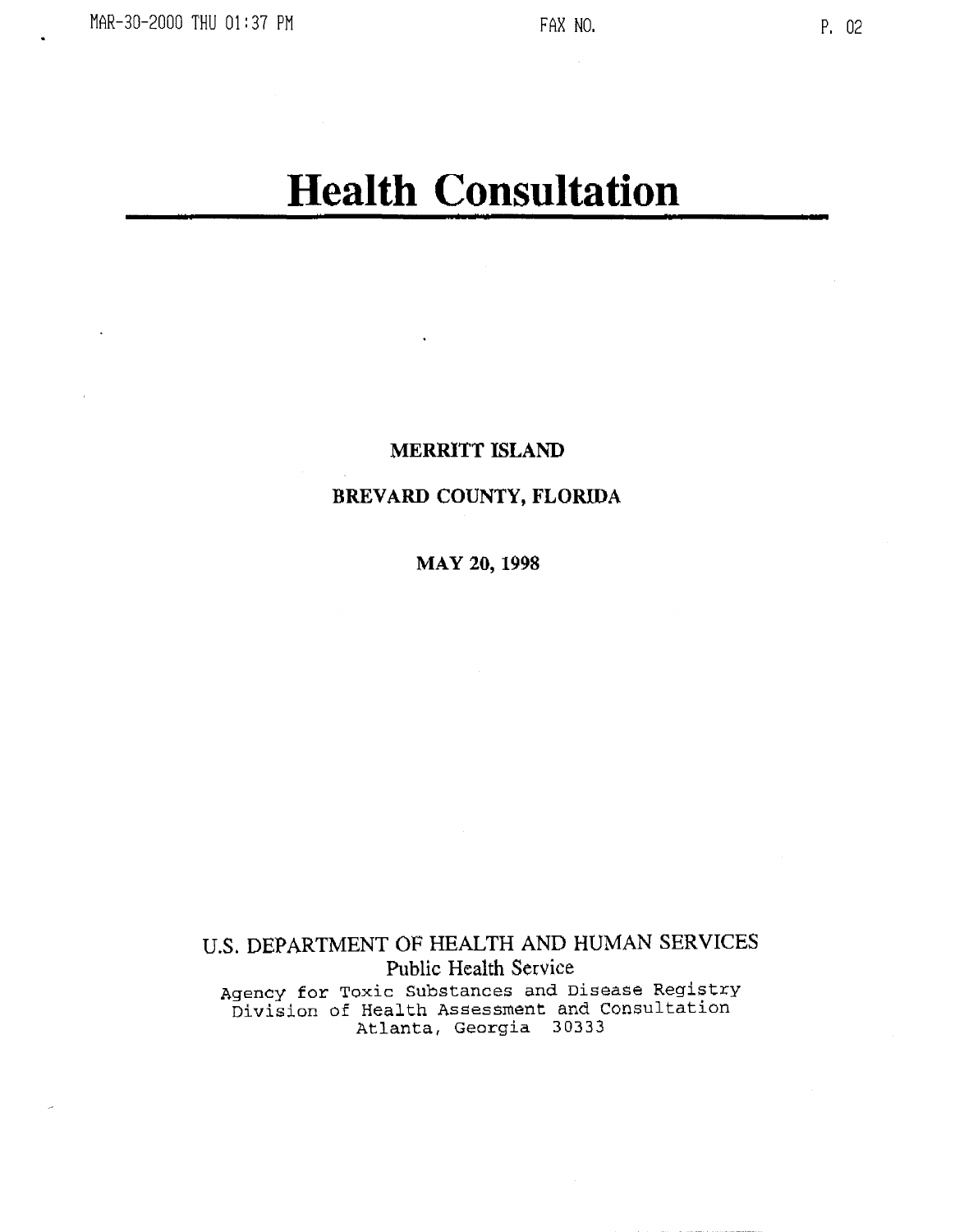## HEALTH CONSULTATION

## :MERRITT ISLAND

## BREVARD COUNTY, FLORIDA

Prepared by:

Exposure Investigation and Consultation Branch Division of Health Assessment and Consultation Agency for Toxic Substances and Disease Registry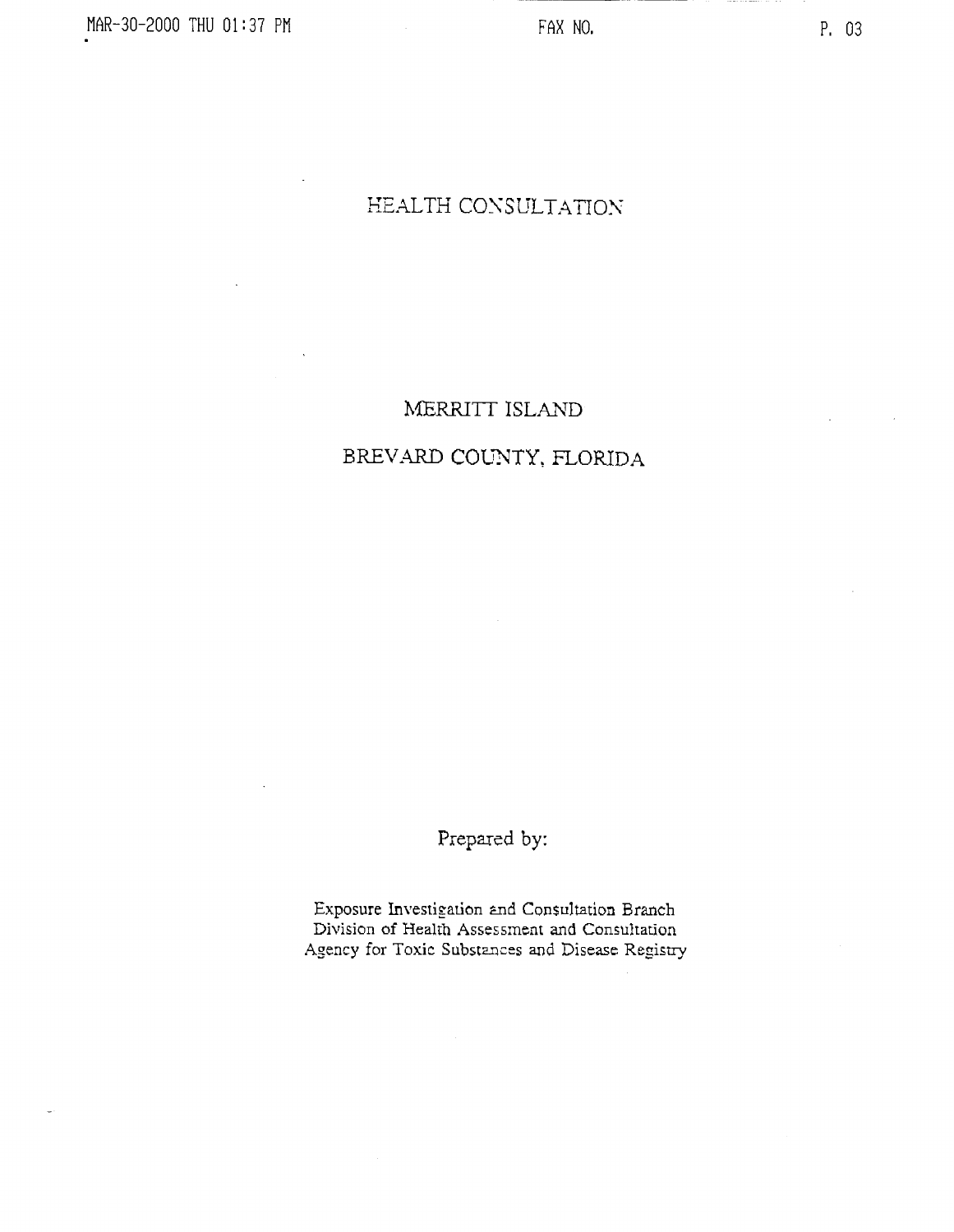#### BACKGROUND AND STATEMENT OF ISSUES

A private citizen requested the Agency for Toxic Substances and Disease Registry (ATSDR)to review the results of soil samples obtained from a canal on Merritt Island and provide a public health opinion regarding these results.

Merritt Island is located in Brevard county which is off the east coast of central Florida. The Brevard County Board of Commissioners has proposed to dredge soils from a canal on Merritt Island and temporarily store it on another part of the island adjacent to an elementary school. The soil will be stored in 12 foot high berms about 120 feet away from the school. According to Mr. Rich Cohen from the Brevard county Board of Commissioners, the dredged soils will eventually be stored in a retention pond (1]. Residents who live in the vicinity are using municipal water supplies, and the wells that are in the vicinity are used for agriculture.

On January 21, 1998, Brevard county collected soil samples at <sup>a</sup> depth of 1 foot to 1.5 feet below the surface (unspecified number of samples). The samples were analyzed for various volatile organic compounds (VOCs), semivolatile organic compounds (SVOCs), and metals. The analytical results indicate that none of the VOCS and SVOCS were detected in these samples, however, low concentrations of metals were detected. metals ranged from 0.059 milligrams/kilogram (mg/kg) for mercury to 32 mg/kg for lead (see Attachment 1 for results).

#### DISCUSSION

At this site, the analytical results indicated that vocs, and SVOCs were not present. However, metals were detected in soil are well below their respective background levels. The natural soil concentrations for arsenic, lead, chromium, and nickel across the country range from  $1 - 40$  mg/kg,  $2 - 200$  mg/kg,  $1 -$ 1,000 mg/kg and  $5 - 500$  mg/kg, respectively  $[2]$ . Arsenic was detected in these samples at a maximum level of 3.2 mg/kg, lead at 32 mg/kg, chromium at 22 mg/kg and nickel was detected at 7.1 mg/kg. It is unlikely that the contaminants detected in these soil samples pose a health threat to the general public.

Eventually, the soils will be placed in a retention pond, and the area where the soils will be temporarily retained will be fenced to restrict access. Although the contaminants in the soil were below the levels of health concern, the soil berms may be nuisances that may be attractive to the children who may climb on the soil berms to play.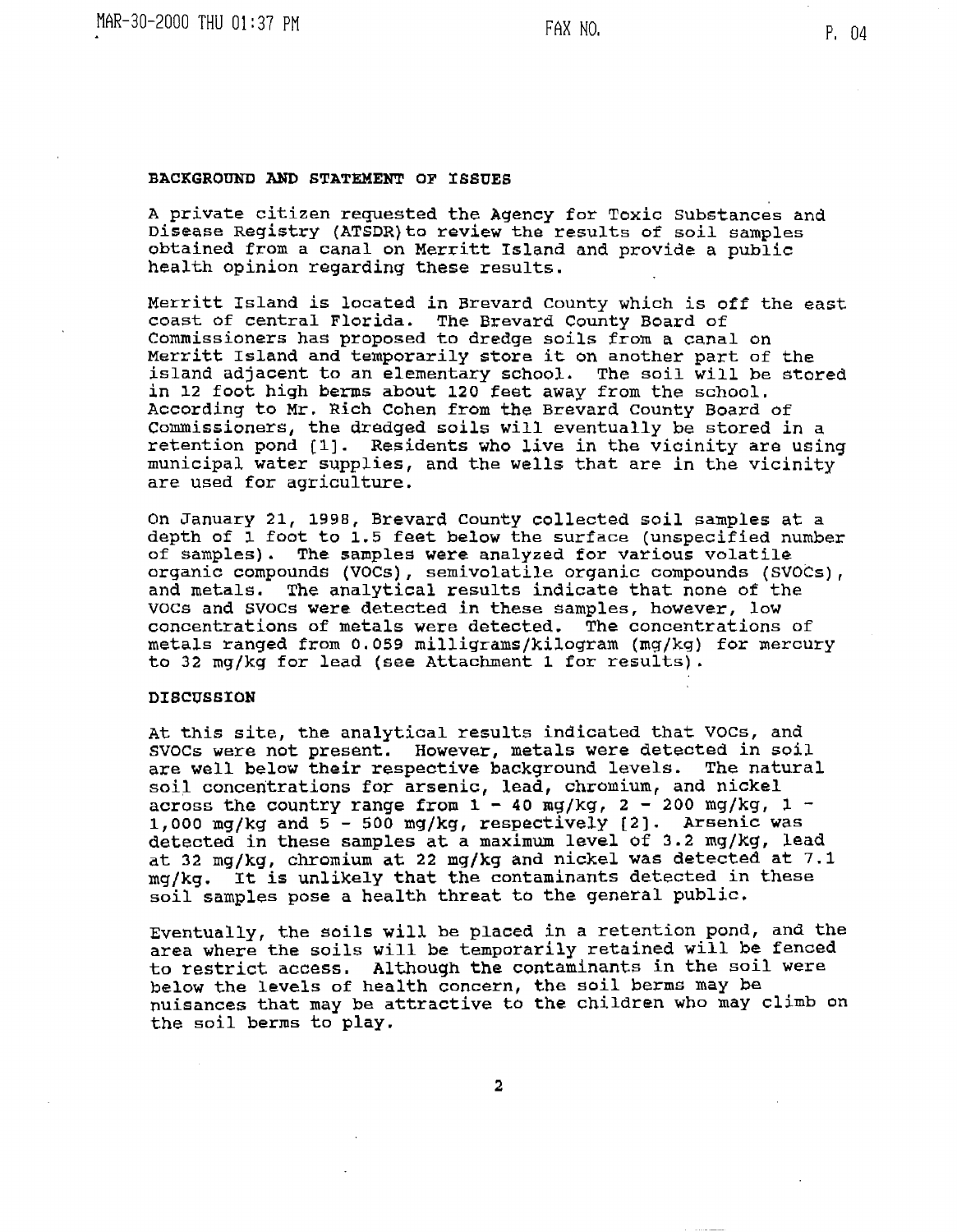#### CONCLUS10NS

The concentrations of contaminants detected in soil samples at this site do not pose a health threat. However, 12 foot berms of soil may pose a physical hazard if children gain access.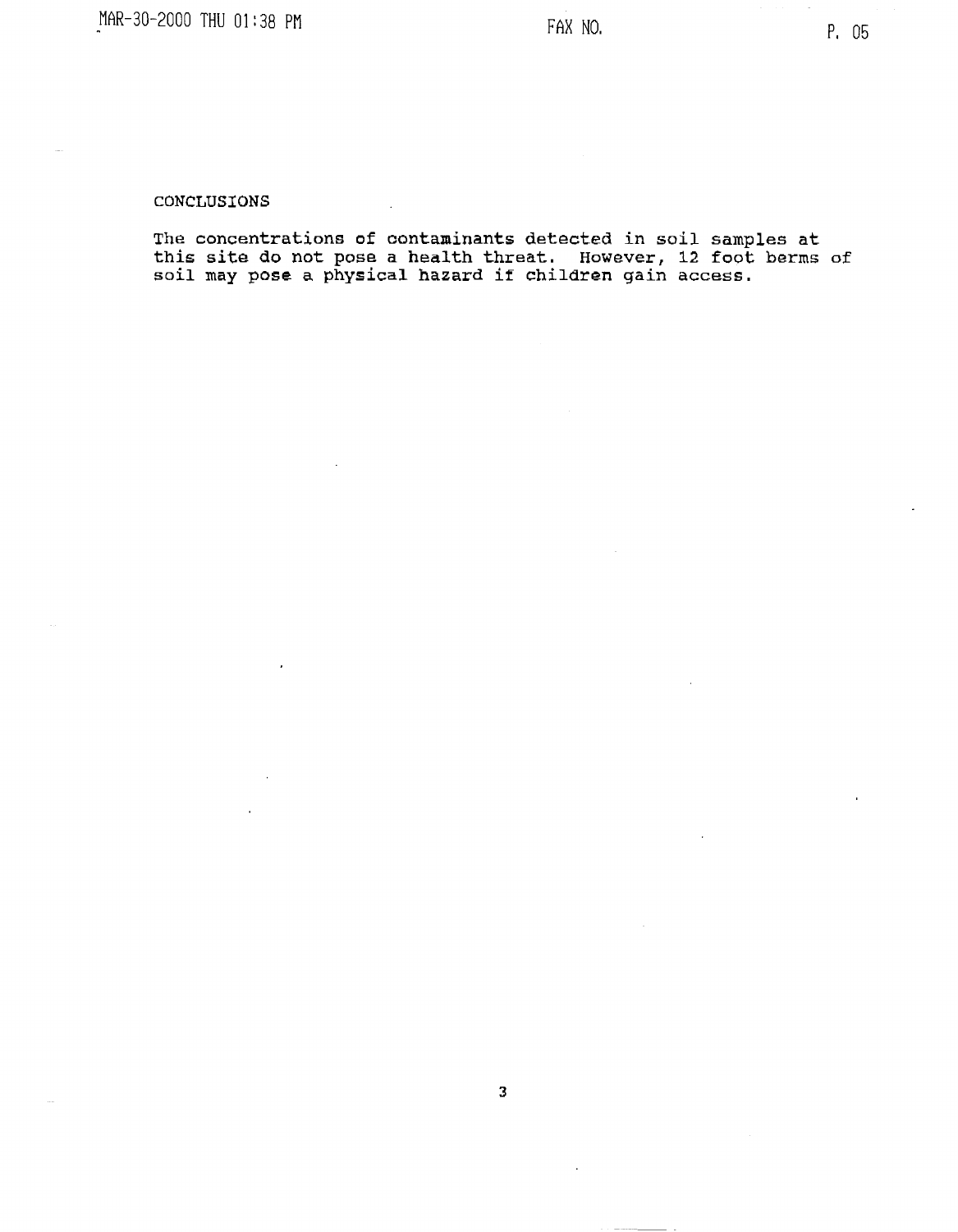#### RECOMMENDATIONS

Restrict site access where the dredged soils will be stored to prevent children from playing on the berms.

Robert J. William

Robert L. Williams, Ph.D Toxicologist

Concurrence: Richard A. Canady, Ph.D., DABT Toxicologist